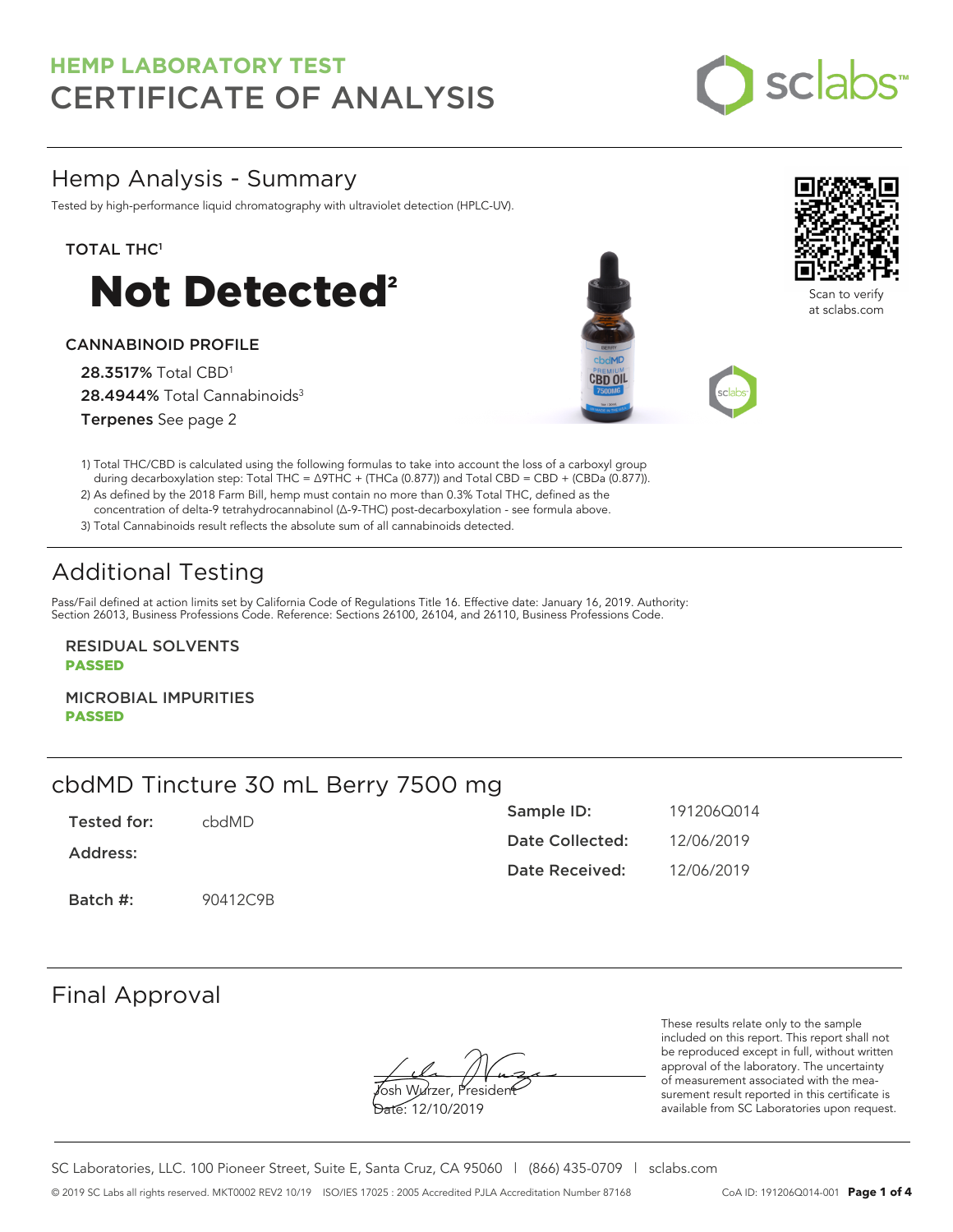

| Sample Name:        | cbdMD Tincture 30 mL Berry 7500 mg |
|---------------------|------------------------------------|
| LIMS Sample ID:     | 191206Q014                         |
| Batch #:            | 90412C9B                           |
| Source Metrc ID(s): |                                    |
|                     |                                    |
| Sample Type:        | Other                              |
| Batch Count:        |                                    |
| Sample Count:       |                                    |
| Unit Volume:        | 30 Milliliters per Unit            |
| Serving Mass:       |                                    |
| Density:            | $0.9544$ g/mL                      |

### **Moisture Test Results**

Moisture

### **Cannabinoid Test Results 12/09/2019**

Cannabinoid analysis utilizing High Performance Liquid Chromatography (HPLC, QSP 5-4-4-4)

**Results (%)**

|                                          | mg/mL           | %         | LOD / LOQ mg/mL          |
|------------------------------------------|-----------------|-----------|--------------------------|
| $\triangle$ 9THC                         | ND              | <b>ND</b> | 0.0009 / 0.003           |
| $\triangle$ 8THC                         | <b>ND</b>       | <b>ND</b> | 0.0009 / 0.003           |
| <b>THCa</b>                              | <b>ND</b>       | ND.       | 0.0009 / 0.003           |
| <b>THCV</b>                              | <b>ND</b>       | ND        | 0.0004 / 0.001           |
| <b>THCVa</b>                             | <b>ND</b>       | <b>ND</b> | 0.0013 / 0.004           |
| <b>CBD</b>                               | 270.589         | 28.3517   | 0.0009 / 0.003           |
| <b>CBDa</b>                              | <b>ND</b>       | <b>ND</b> | 0.0009 / 0.003           |
| <b>CBDV</b>                              | 0.767           | 0.0804    | 0.0004 / 0.001           |
| <b>CBDVa</b>                             | <b>ND</b>       | <b>ND</b> | 0.0003 / 0.001           |
| <b>CBG</b>                               | 0.473           | 0.0496    | 0.001 / 0.003            |
| CBGa                                     | <b>ND</b>       | <b>ND</b> | 0.0008 / 0.002           |
| <b>CBL</b>                               | <b>ND</b>       | ND.       | 0.0021 / 0.006           |
| <b>CBN</b>                               | 0.122           | 0.0128    | 0.0009 / 0.003           |
| <b>CBC</b>                               | <b>ND</b>       | <b>ND</b> | 0.0011 / 0.003           |
| <b>CBCa</b>                              | <b>ND</b>       | ND        | 0.0015 / 0.005           |
| <b>Sum of Cannabinoids:</b>              | 271.951         |           | 28.4944 8158.530 mg/Unit |
|                                          |                 |           |                          |
| Total THC ( $\triangle$ 9THC+0.877*THCa) | ND              | ND.       | <b>ND</b>                |
| Total CBD (CBD+0.877*CBDa)               | 270.589         | 28.3517   | 8117.670 mg/Unit         |
|                                          | Action Limit mg |           |                          |
| Δ9THC per Unit                           |                 |           | ND                       |

Δ9THC per Unit Δ9THC per Serving

### **Batch Photo**



**Total Terpene Concentration:**

### Sample Certification

California Code of Regulations Title 16 Effect Date January 16, 2019<br>Authority: Section 26013, Business and Professions Code.<br>Reference: Sections 26100, 26104 and 26110, Business and Professions Code.



Josh Wurzer, President Date: 12/10/2019

SC Laboratories, LLC 100 Pioneer Street, Suite E Santa Cruz, CA 95060 (866) 435-0709 | sclabs.com

| Date Collected: | 12/06/2019 |  |
|-----------------|------------|--|
| Date Received:  | 12/06/2019 |  |
| Tested for:     | cbdMD      |  |
| License #:      |            |  |
| Address:        |            |  |
| Produced by:    |            |  |
| License #:      |            |  |
| Address:        |            |  |
|                 |            |  |

### **Terpene Test Results 12/10/2019**

Terpene analysis utilizing Gas Chromatography - Flame Ionization Detection (GC - FID)

|                                     | mg/g      | %         | LOD / LOQ mg/g |
|-------------------------------------|-----------|-----------|----------------|
| <b>2</b> Pinene                     | <b>ND</b> | <b>ND</b> | 0.022 / 0.067  |
| Camphene                            | <b>ND</b> | <b>ND</b> | 0.027 / 0.08   |
| Sabinene                            | <b>ND</b> | <b>ND</b> | 0.027 / 0.082  |
| <b>7 Pinene</b>                     | <b>ND</b> | <b>ND</b> | 0.027 / 0.081  |
| Myrcene                             | <b>ND</b> | <b>ND</b> | 0.027 / 0.082  |
| <b>7</b> Phellandrene               | <b>ND</b> | <b>ND</b> | 0.037 / 0.111  |
| 3 Carene                            | <b>ND</b> | <b>ND</b> | 0.029 / 0.087  |
| <b>7</b> Terpinene                  | <b>ND</b> | <b>ND</b> | 0.03 / 0.09    |
| Limonene                            | 0.529     | 0.0529    | 0.013 / 0.039  |
| Eucalyptol                          | <b>ND</b> | <b>ND</b> | 0.021 / 0.063  |
| Ocimene                             | <b>ND</b> | <b>ND</b> | 0.028 / 0.085  |
| <b>7</b> Terpinene                  | <b>ND</b> | <b>ND</b> | 0.03 / 0.09    |
| Sabinene Hydrate                    | <b>ND</b> | <b>ND</b> | 0.018 / 0.054  |
| Fenchone                            | <b>ND</b> | <b>ND</b> | 0.03 / 0.092   |
| Terpinolene                         | <b>ND</b> | <b>ND</b> | 0.022 / 0.067  |
| Linalool                            | <b>ND</b> | <b>ND</b> | 0.019 / 0.058  |
| Fenchol                             | <b>ND</b> | <b>ND</b> | 0.023 / 0.069  |
| (-)-Isopulegol                      | <b>ND</b> | <b>ND</b> | 0.013 / 0.04   |
| Camphor                             | <b>ND</b> | <b>ND</b> | 0.054 / 0.163  |
| Isoborneol                          | <b>ND</b> | <b>ND</b> | 0.033 / 0.101  |
| Borneol                             | <b>ND</b> | <b>ND</b> | 0.048 / 0.146  |
| Menthol                             | <b>ND</b> | <b>ND</b> | 0.022 / 0.067  |
| Terpineol                           | <b>ND</b> | <b>ND</b> | 0.022 / 0.068  |
| Nerol                               | <b>ND</b> | <b>ND</b> | 0.023 / 0.068  |
| R-(+)-Pulegone                      | <b>ND</b> | <b>ND</b> | 0.022 / 0.068  |
| Geraniol                            | <b>ND</b> | <b>ND</b> | 0.017 / 0.05   |
| Geranyl Acetate                     | <b>ND</b> | <b>ND</b> | 0.016 / 0.048  |
| <b>7 Cedrene</b>                    | <b>ND</b> | <b>ND</b> | 0.017 / 0.051  |
| 7 Caryophyllene                     | <b>ND</b> | <b>ND</b> | 0.018 / 0.054  |
| <b>7 Humulene</b>                   | <b>ND</b> | <b>ND</b> | 0.013 / 0.038  |
| Valencene                           | <b>ND</b> | <b>ND</b> | 0.008 / 0.023  |
| Nerolidol                           | <b>ND</b> | <b>ND</b> | 0.035 / 0.106  |
| Caryophyllene Oxide                 | <b>ND</b> | <b>ND</b> | 0.028 / 0.084  |
| Guaiol                              | <b>ND</b> | <b>ND</b> | 0.022 / 0.066  |
| Cedrol                              | <b>ND</b> | <b>ND</b> | 0.029 / 0.086  |
| <b>7</b> Bisabolol                  | <b>ND</b> | <b>ND</b> | 0.017 / 0.051  |
| <b>Total Terpene Concentration:</b> | 0.529     | 0.0529    |                |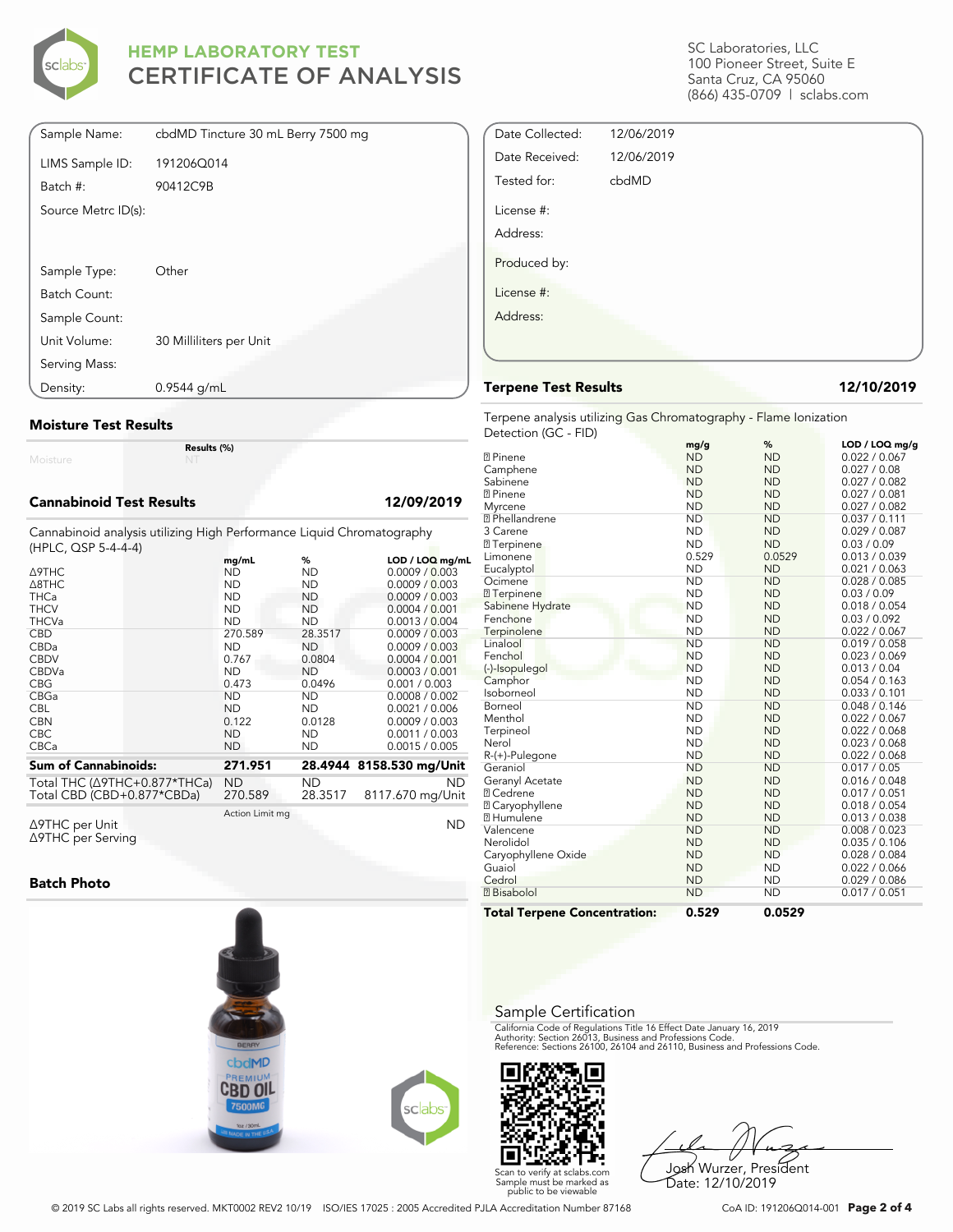

| Sample Name:        | cbdMD Tincture 30 mL Berry 7500 mg |
|---------------------|------------------------------------|
| LIMS Sample ID:     | 191206Q014                         |
| Batch #:            | 90412C9B                           |
| Source Metrc ID(s): |                                    |
|                     |                                    |
|                     |                                    |
| Sample Type:        | Other                              |
| Batch Count:        |                                    |
| Sample Count:       |                                    |
| Unit Volume:        | 30 Milliliters per Unit            |
| Serving Mass:       |                                    |
| Density:            | 0.9544 g/mL                        |

### **Pesticide Test Results**

| r esticiae, i angleiae and plant growth regulator analysis dtilizing |                |                   |                     |
|----------------------------------------------------------------------|----------------|-------------------|---------------------|
| HPLC-Mass Spectrometry and GC-Mass Spectrometry                      | Results (µg/g) | Action Limit µg/g | $LOD / LOQ \mu g/g$ |
| Abamectin                                                            | NT             |                   |                     |
| Acephate                                                             | NT             |                   |                     |
| Acequinocyl                                                          | NT             |                   |                     |
| Acetamiprid                                                          | NT             |                   |                     |
| Azoxystrobin                                                         | NT             |                   |                     |
| <b>Bifenazate</b>                                                    | NT             |                   |                     |
| <b>Bifenthrin</b>                                                    | NT             |                   |                     |
| <b>Boscalid</b>                                                      | NT             |                   |                     |
| Captan                                                               | NT             |                   |                     |
| Carbaryl                                                             | NT             |                   |                     |
| Chlorantraniliprole                                                  | NT             |                   |                     |
| Clofentezine                                                         | NT             |                   |                     |
| Cyfluthrin                                                           | NT             |                   |                     |
| Cypermethrin                                                         | NT             |                   |                     |
| Diazinon                                                             | NT             |                   |                     |
| Dimethomorph                                                         | NT             |                   |                     |
| Etoxazole                                                            | NT             |                   |                     |
| Fenhexamid                                                           | NT             |                   |                     |
| Fenpyroximate                                                        | NT             |                   |                     |
| Flonicamid                                                           | NT             |                   |                     |
| Fludioxonil                                                          | NT             |                   |                     |
| Hexythiazox                                                          | NT             |                   |                     |
| Imidacloprid                                                         | NT             |                   |                     |
| Kresoxim-methyl                                                      | NT             |                   |                     |
| Malathion                                                            | NT             |                   |                     |
| Metalaxyl                                                            | NT             |                   |                     |
| Methomyl                                                             | NT             |                   |                     |
| Myclobutanil                                                         | NT             |                   |                     |
| Naled                                                                | NT             |                   |                     |
| Oxamyl                                                               | NT             |                   |                     |
| Pentachloronitrobenzene                                              | NT             |                   |                     |
| Permethrin                                                           | NT             |                   |                     |
| Phosmet                                                              | NT             |                   |                     |
| Piperonylbutoxide                                                    | NT             |                   |                     |
| Prallethrin                                                          | NT             |                   |                     |
| Propiconazole                                                        | NT             |                   |                     |
| Pyrethrins                                                           | NT             |                   |                     |
| Pyridaben                                                            | NT             |                   |                     |
| Spinetoram                                                           | NT             |                   |                     |
| Spinosad                                                             | NT             |                   |                     |
| Spiromesifen                                                         | NT             |                   |                     |
| Spirotetramat                                                        | NT             |                   |                     |
| Tebuconazole                                                         | NT             |                   |                     |
| Thiamethoxam                                                         | NT             |                   |                     |
| Trifloxystrobin                                                      | NT             |                   |                     |

Pesticide, Fungicide and plant growth regulator analysis utilizing

### SC Laboratories, LLC 100 Pioneer Street, Suite E Santa Cruz, CA 95060 (866) 435-0709 | sclabs.com

| Date Collected: | 12/06/2019 |  |
|-----------------|------------|--|
| Date Received:  | 12/06/2019 |  |
| Tested for:     | cbdMD      |  |
| License #:      |            |  |
| Address:        |            |  |
| Produced by:    |            |  |
| License #:      |            |  |
| Address:        |            |  |
|                 |            |  |
|                 |            |  |

### **Pesticide Test Results**

| Pesticide, Fungicide and plant growth regulator analysis utilizing<br>HPLC-Mass Spectrometry and GC-Mass Spectrometry |                     |                   |                |  |
|-----------------------------------------------------------------------------------------------------------------------|---------------------|-------------------|----------------|--|
|                                                                                                                       | Results $(\mu g/g)$ | Action Limit µg/g | LOD / LOQ µg/g |  |
| Aldicarb                                                                                                              | NT                  |                   |                |  |
| Carbofuran                                                                                                            | NT                  |                   |                |  |
| Chlordane                                                                                                             | NT                  |                   |                |  |
| Chlorfenapyr                                                                                                          | NT                  |                   |                |  |
| Chlorpyrifos                                                                                                          | NT                  |                   |                |  |
| Coumaphos                                                                                                             | NT                  |                   |                |  |
| Daminozide                                                                                                            | NT                  |                   |                |  |
| <b>DDVP</b> (Dichlorvos)                                                                                              | NT                  |                   |                |  |
| Dimethoate                                                                                                            | NT                  |                   |                |  |
| Ethoprop(hos)                                                                                                         | NT                  |                   |                |  |
| Etofenprox                                                                                                            | NT                  |                   |                |  |
| Fenoxycarb                                                                                                            | NT                  |                   |                |  |
| Fipronil                                                                                                              | NT                  |                   |                |  |
| Imazalil                                                                                                              | NT                  |                   |                |  |
| Methiocarb                                                                                                            | NT                  |                   |                |  |
| Methyl parathion                                                                                                      | NT                  |                   |                |  |
| Mevinphos                                                                                                             | NT                  |                   |                |  |
| Paclobutrazol                                                                                                         | NT                  |                   |                |  |
| Propoxur                                                                                                              | NT                  |                   |                |  |
| Spiroxamine                                                                                                           | NT                  |                   |                |  |
| Thiacloprid                                                                                                           | NT                  |                   |                |  |

### **Mycotoxin Test Results**

| Mycotoxin analysis utilizing HPLC-Mass Spectrometry |           |                                    |                 |
|-----------------------------------------------------|-----------|------------------------------------|-----------------|
|                                                     |           | Results (µq/kq) Action Limit µq/kq | LOD / LOQ µq/kq |
| Aflatoxin B1, B2, G1, G2                            |           |                                    |                 |
| Ochratoxin A                                        | <b>NT</b> |                                    |                 |
|                                                     |           |                                    |                 |
|                                                     |           |                                    |                 |

Sample Certification

California Code of Regulations Title 16 Effect Date January 16, 2019<br>Authority: Section 26013, Business and Professions Code.<br>Reference: Sections 26100, 26104 and 26110, Business and Professions Code.



Josh Wurzer, President Date: 12/10/2019

© 2019 SC Labs all rights reserved. MKT0002 REV2 10/19 ISO/IES 17025 : 2005 Accredited PJLA Accreditation Number 87168 CoA ID: 191206Q014-001 **Page 3 of 4**